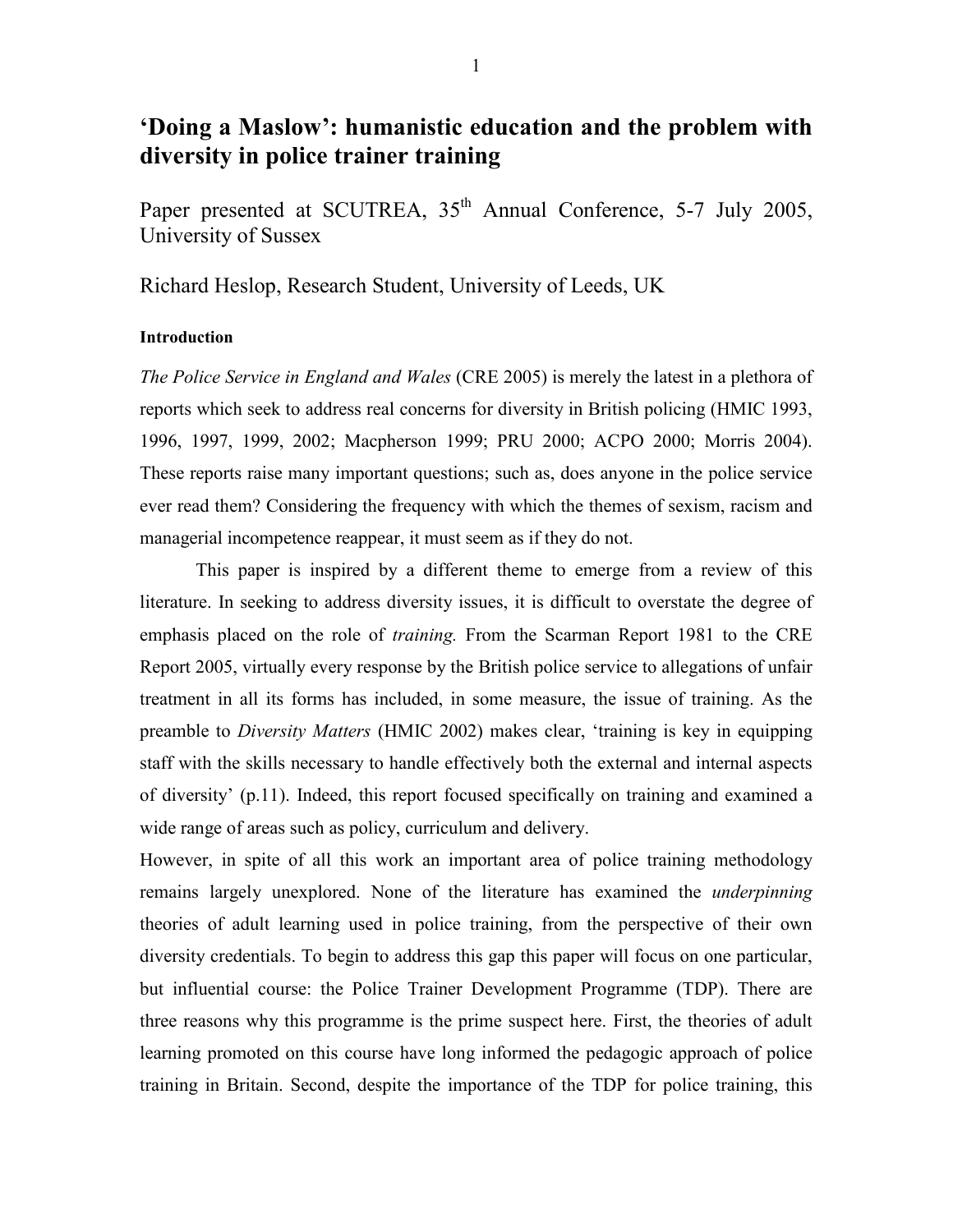programme has received little academic attention. Finally, the TDP is built on a number of underpinning principles, the first of which is to 'promote diversity'.

However, my research suggests that what is being promoted is a very specific and prescriptive methodology. This methodology is broadly based on the principles of humanistic education and psychology. Whilst humanism remains an influential tradition within lifelong learning, it has been roundly criticised for its latent individualism (Usher and Edwards 1994; Pearson and Podeschi 1999) and lack of attention to diversity (Tisdell 1998). This paper posits a contradiction, between a training programme which aims to promote diversity, promoting adult learning theories which are questionable, from a diversity perspective.

## **Background and methodological orientation**

My interest in this topic began in 1998 when I completed the Trainer Programme. Previously I had never been a trainer, or for that matter, thought much about training methodology. For ten years I had been an operational police officer and my academic background was in politics and sociology. However, even as a student trainer I felt that we were being taught a 'universalised' approach to adult learning and that from the perspective of promoting diversity, this was questionable. In 2002 with the aim of researching police training I embarked on a Doctorate at the University of Leeds. My research is focused on a study of training methods at a large police training school. This paper reports on some of the emerging findings from this study but with a specific focus on trainer training.

### **The Police Trainer Development Programme**

Centrex is the working name of the Central Police Training and Development Authority, a non-departmental public body (NDPB), which is responsible for a range of national police training provision. One such area of claimed expertise is the training of trainers, which is delivered predominantly through the TDP. Despite the importance of the TDP for police training the programme has received little academic attention. A recent literature search reveals no published work and only two relevant Masters Theses (Turnbull 2002; Bateman 1989) in this area. The origins of the programme, however, can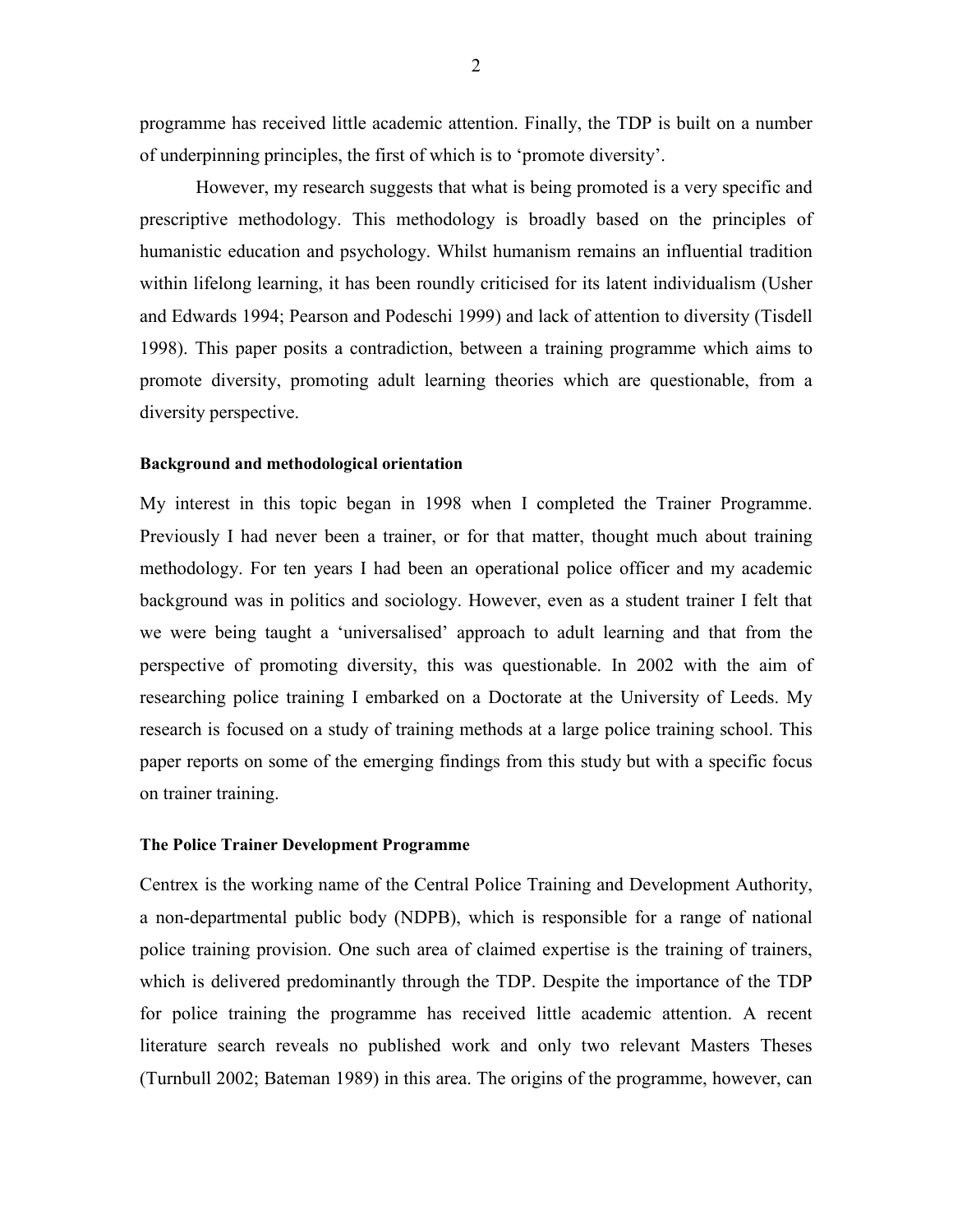be traced back to a research project conducted by the University of East Anglia 1986. The subsequent report recommended that police training should emphasise the more 'humanistic elements' and the first such Police Trainers Course was introduced that year.

In its present format the TDP is a modular competence based training programme for police officers and police staff. Since 1986 thousands of police trainers have completed this course and as such, its influence in defining 'best' pedagogical practice within police training nationally, cannot be overstated. In brief, the programme is composed of a distance learning phase, a classroom learning phase and finally, teaching practice. Teaching assessment is competence based and to be awarded the Trainers Certificate, competence must be demonstrated in seven specified unit standards. It is essential to note that only six of these are national units which form part of a level 3 NVQ in Learning and Development. The seventh is a 'Centrex specific TDP unit'.

Central to the TDP are a number of theories of learning, many of which are familiar in the adult learning literature. My research suggests that these are not taught as *examples* of the many competing theories of adult learning; rather they are taught as *the*  theories of adult learning. In police training discourse, they are universally referred to as 'the models', and they inform every phase of the programme, from inclusion in the distance learning material, to their required use in teaching practice. A useful way into these models will be to outline their inclusion in the Centrex specific TDP Assessment Unit. This will serve to identify the key models, as well as to demonstrate how the new trainers are locked into their use.

- How to incorporate the principles of '**Maslows Hierarchy of Needs'** in to lesson planning (1.1.3)
- How to use the **nine principles of adult learning** to enhance learning outcomes (1.1. 5)
- **Use the Experiential Learning Cycle** (1.2 .a)
- Identify at what stage of development your group is at any particular time Using **Tuckmans group development theory**  $(1.1.2)$
- How to make links to the **Adult Learning Cycle** when a learner is showing signs of disorientation (1.2 .6)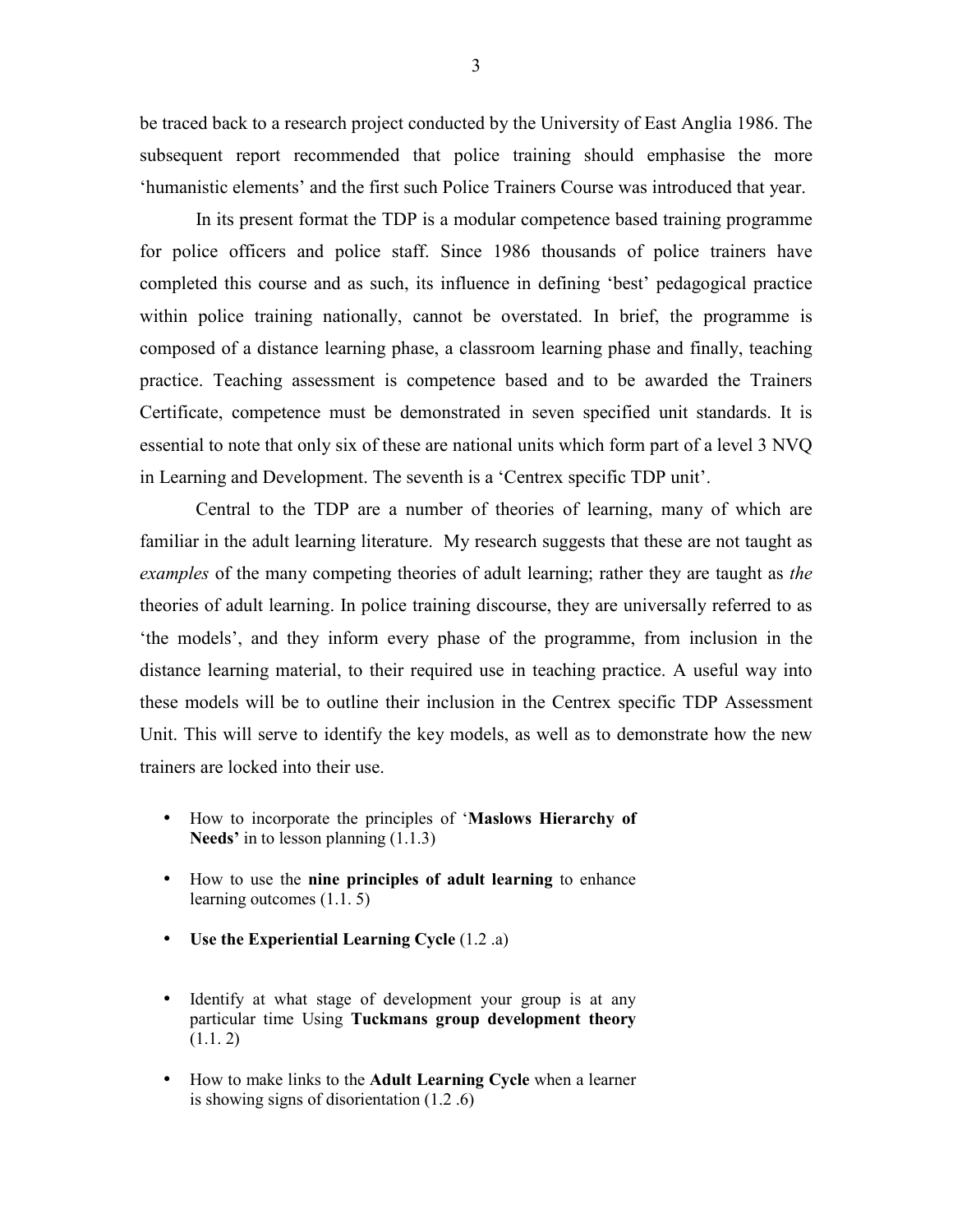- How to use ice breakers, opening and closing exercises to contribute towards a **safe learning** environment (1.1.1)
- Link your lesson plan to the models and theories used in the Trainers Development Programme (1.1.g)

In his recent study of *Ethics in Police Trainer Training*, Turnbull (2002) touched on the methodology of the TDP. Although he does not make the link with humanistic education, Turnbull argued that the overarching methodological approach was based on the principles of andragogy (p.13). Andragogy has been described as a 'leading brand' in adult education theory (Atherton 2003) and is predominantly associated with the work of Knowles (1970, 1975, 1984). My own research confirms Turnbull's assessment. Returning to the TDP unit above, the criterion (1.1.5) 'use the nine principles of adult learning' are taken from Knowles' (1970) work *The Modern Practice of Adult Education.*  These principles of andragogy are a common theme throughout the whole of the programme literature and as noted, the student trainers must demonstrate competence in using them in teaching practice. Some of the principles stand as part of the andragogical model, whilst others have links with other humanistic models and concepts such as experiential learning, student-centred learning, self-directed learning and the 'safe' learning environment.

## **Humanistic psychology and education**

The term humanistic education is generally used to describe a range of educational theories and practices that are committed to the world view and ethical stance of humanism. Broadly, this view holds sacred the dignity and autonomy of human beings as the ultimate end of all human thought and action. As Elias and Merriam (1995) outline 'as a philosophy, humanism is as old human civilization and as modern as the twentieth century. Its roots can be traced back to classical China, Greece and Rome: historically it has found expression in religion, education and psychology' (p.109).

However, in the early twentieth century the discipline of psychology was dominated by the schools of behaviourism and psychoanalysis. Behaviourist psychologists study overt behaviour and believe that individuals can be 'conditioned' to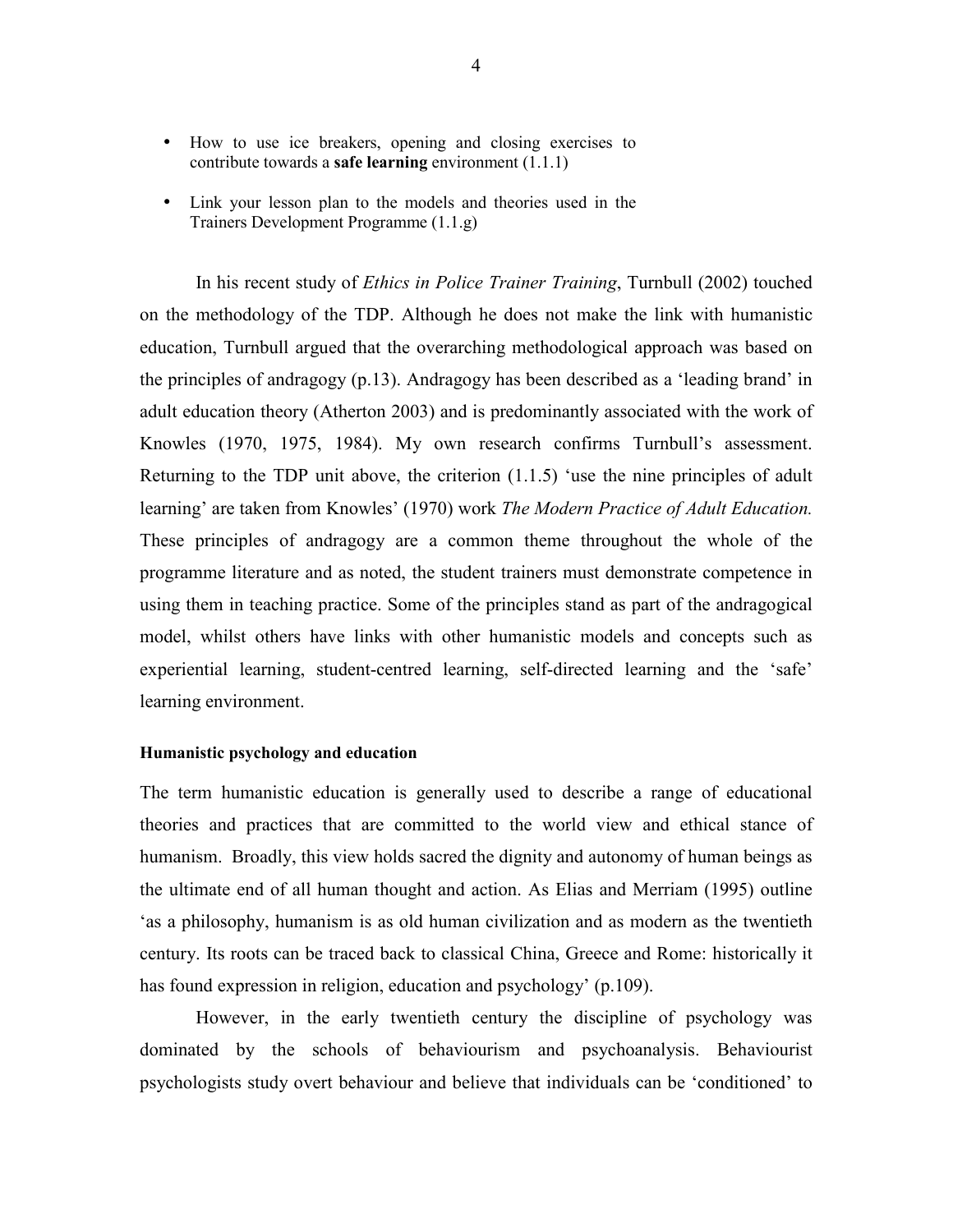act in certain ways through punishment and reward. According to behaviourists, all behaviour is learned through conditioning and association of one kind or another and this behaviour can be 'unlearned' or changed through external manipulation. Despite strong criticism behaviourism remains an influential approach in both psychology and education. In the present context, its influence can be detected in the spread of competence based education and training.

By the late 1950s however, humanism emerged as a different approach in the discipline of psychology. As Merriam and Cafaralla (1999) argue, 'despite Freud's focus on personality, humanists reject the view of human nature implied by both behaviourists and Freudian psychoanalysts. Identifying their orientation as a "third force", humanists refuse to accept the notion that behaviour is determined by either the environment or ones own unconsciousness' (p.257).

Rather, the humanistic psychologists emphasised the independent and individual dignity of human beings and their *conscious* capacity to develop personal competence and self respect. At bottom, individuals are seen as being internally directed as well as 'motivated' to fulfil their human potential.

Although numerous theorists have contributed to the growth of humanistic psychology and education the two most prominent are Abraham Maslow and Carl Rogers. Maslow, considered by many to be the founder of humanistic psychology, put forward a well known theory of human motivation based on a 'hierarchy of needs' (1954). Carl Rogers made his impact on humanistic psychology in its application to education. In *Freedom to Learn* (1969) Rogers developed the concepts of student-centred learning, facilitative teaching and significant learning. Undoubtedly these ideas have been influential. It seems clear that Rogers' principles of significant learning and Maslow's views have been integrated into much of adult learning theory (Merriam and Caffarella 1999). Notably, Knowles' theory of andragogy with its assumptions about the adult learner, as well as much of the research and writing on self-directed learning have their roots in humanistic learning theories. As Elias and Merriam (1995) contend, 'Malcolm Knowles is indeed a humanistic adult educator. For him, the learning process involves the whole person, emotional, psychological and intellectual. It is the mission of adult educators to assist adults in developing their full potential in becoming self-actualized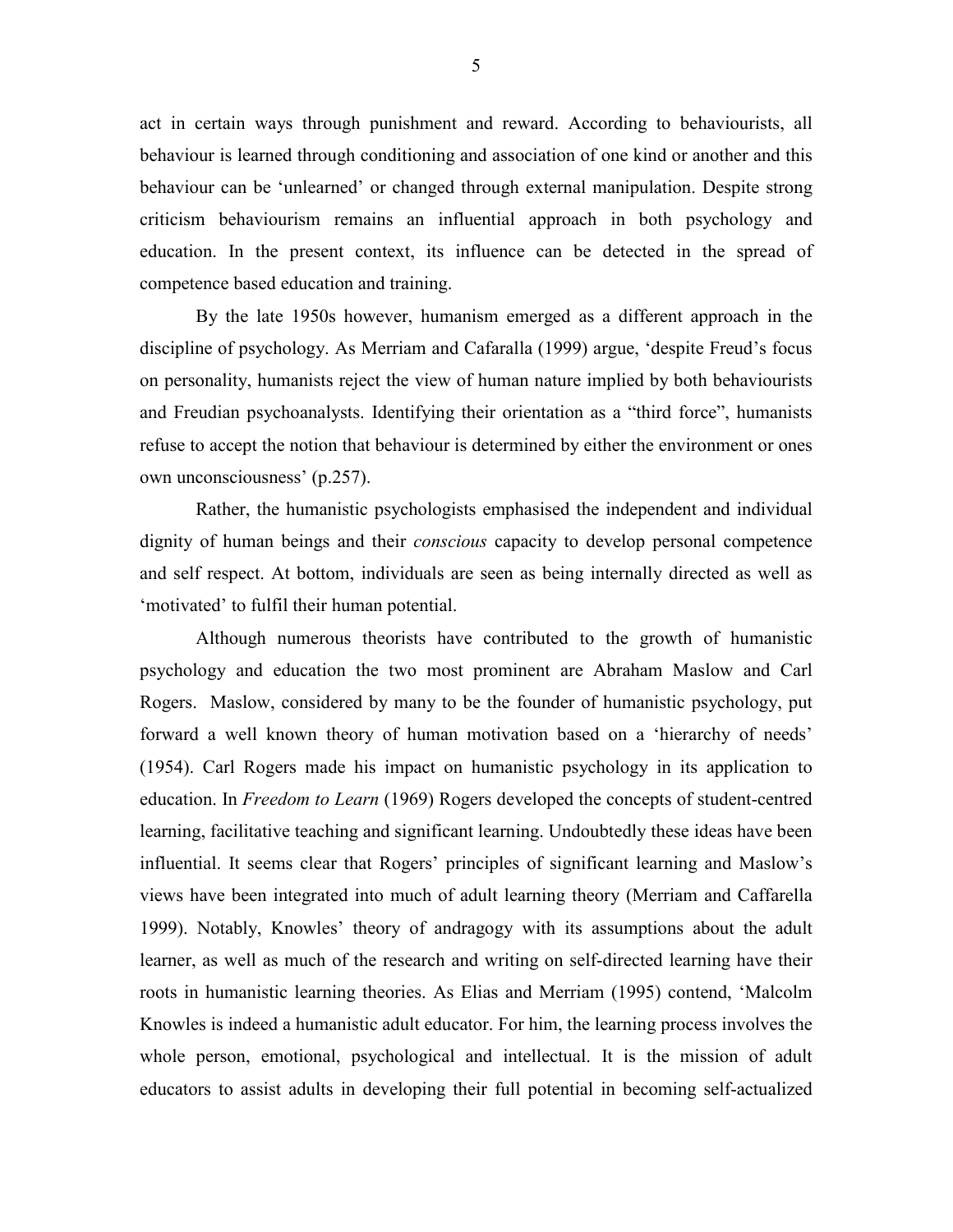and mature adults. Andragogy is a methodology for bringing about these humanistic ideals' (p.138).

## **Limitations of police training**

At first blush the revelation that the police service recommends a humanistic andragogical approach to its trainers seems laudable. Considering its popularity within mainstream adult education, andragogy would seem to offer an approach which is both tested and progressive. After all, police training has historically centred on the provision of 'instruction' in legislation and on military style drill (Rowe and Garland 2003). According to Birzer (2003), the move to a student-centred andragogical model in North American police training represents a clear advance on previous behaviourist strategies. Marenin (2004) goes as far as to argue that andragogy offers, 'the best way to prepare officers for policing based on democratic values' (p.107). Whilst these arguments have merit, my research suggests that in the context of British police training there are some limitations and problems with the andragogical model which are previously unconsidered.

First, there are clear organisational limits as to how far andragogical principles such as student-centred and self -directed learning can be incorporated into an organisation such as a police force. At bottom, the British police service is a hierarchical, disciplined organisation which has clear organisational rules goals and constraints. Most police training courses have fairly ridged curricula and clear aims and objectives linked to National Occupational Standards (NOS). In police training the focus of the learning will never really be on the needs of the student but always on the *needs of the organisation*.

Second, because of these limitations the police trainers usually end up with a diluted version of these theories. For example, taken to its logical conclusion the criterion (1.1.3) 'incorporate the principles of Maslow's hierarchy of needs in to lesson planning' should mean incorporating *all* of Maslow's principles, with the primary goal of individual 'self actualization'. In reality this rarely means anything of the sort and Maslow's theory of motivation is often reduced to little more than a health, safety and administrative 'checklist' at the start of each lesson (hence the police training term 'doing a Maslow').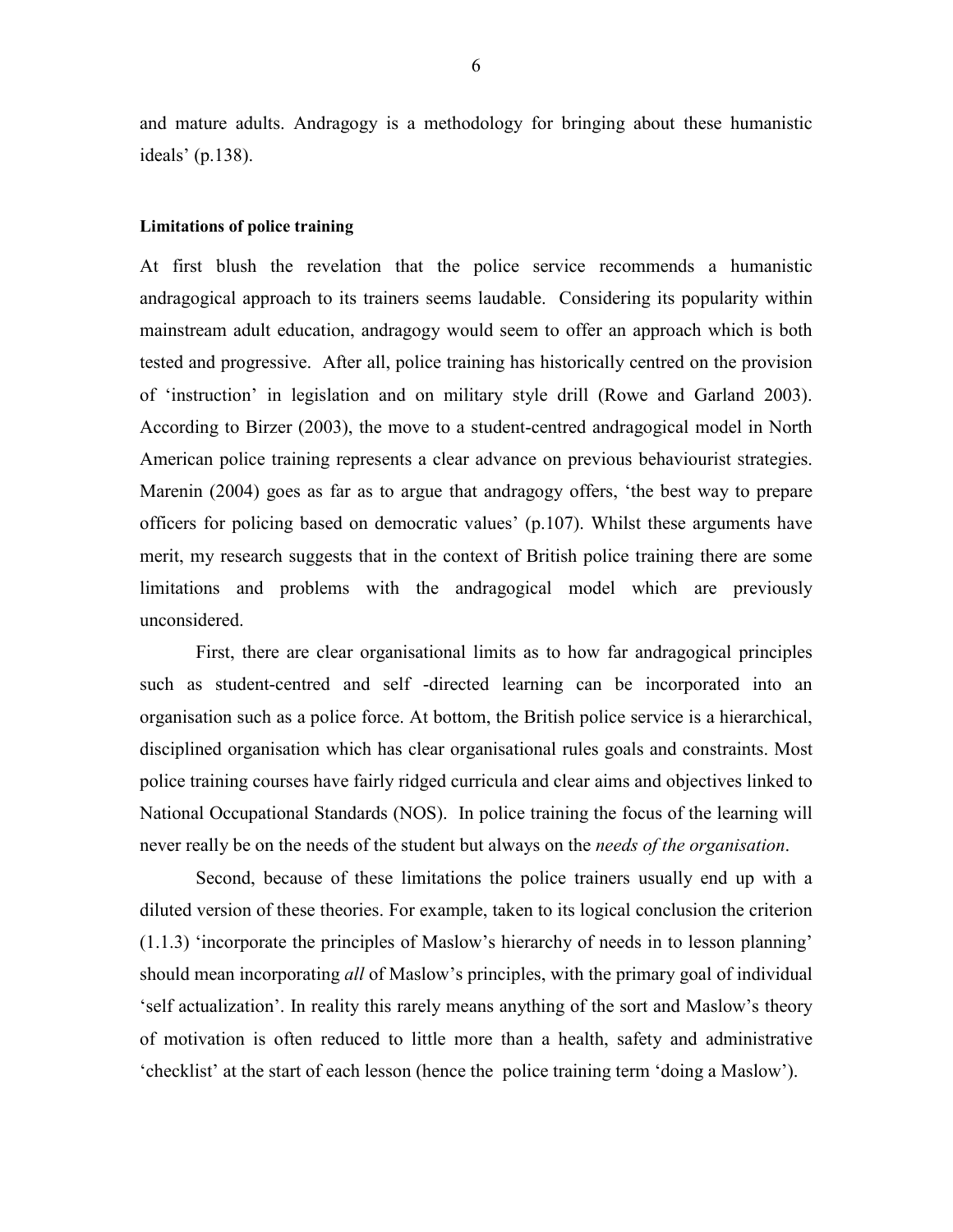Third, there is a view in education that one can judge the underpinning philosophy of a programme not by how the students are taught, but by how they are *assessed.* In the TDP the assessment approach could not be more clearly defined even if written on tablets of stone. The whole TDP is bolted together by a consistently applied competence-based assessment framework. This paper is not the place to discuss the philosophy or merits of competence-based education. However, in brief, its genesis can be traced back to the behavioural objectives movement and further still to the rise of Taylorism in management (Bates 1997). From this perspective the TDP can be regarded as a mix of two potentially 'opposing' psychological traditions; humanism and behaviourism<sup>1</sup>.

### **Diversity**

In recent years criticism of elements of humanism in general and andragogy in particular has grown in the lifelong learning literature reflecting movements such as feminist theory, critical pedagogy, multicultural education and postmodernism. Although these debates have seemingly bypassed police training policy makers, one common area of critique which should not be ignored, centres on the issue of diversity. As noted, humanistic education is dripping with ideas of individualism, though at first sight it seems difficult to criticize such views. Surely the concept of diversity is all about treating people *as* individuals! If these individuals are self motivated then so much the better. If they are capable of self direction then what could be wrong with that? From the perspective of diversity there are, in fact, a few things wrong here.

Central to this critique is the argument that humanistic discourse (Usher and Edwards 1994) represents a particular 'western' perspective of individuals in society. Put another way, ideas of individualism and autonomy are particularly valued in Anglo American society and, as such, far from representing a 'universal' view of human nature, humanism is in fact culturally bound. Such arguments are rarely mentioned in the training literature which is replete with assumptions about the 'generic' learner. As Tisdell (1998) explains, 'the underlying assumption about this generic adult learner seems to be that the learner is white, middle to upper class, and male because as Flannery (1994) notes, the emphasis on individualism and autonomy in learning reflects the values of what is typically western and white' (p.40). Flannery is not one to pull her punches and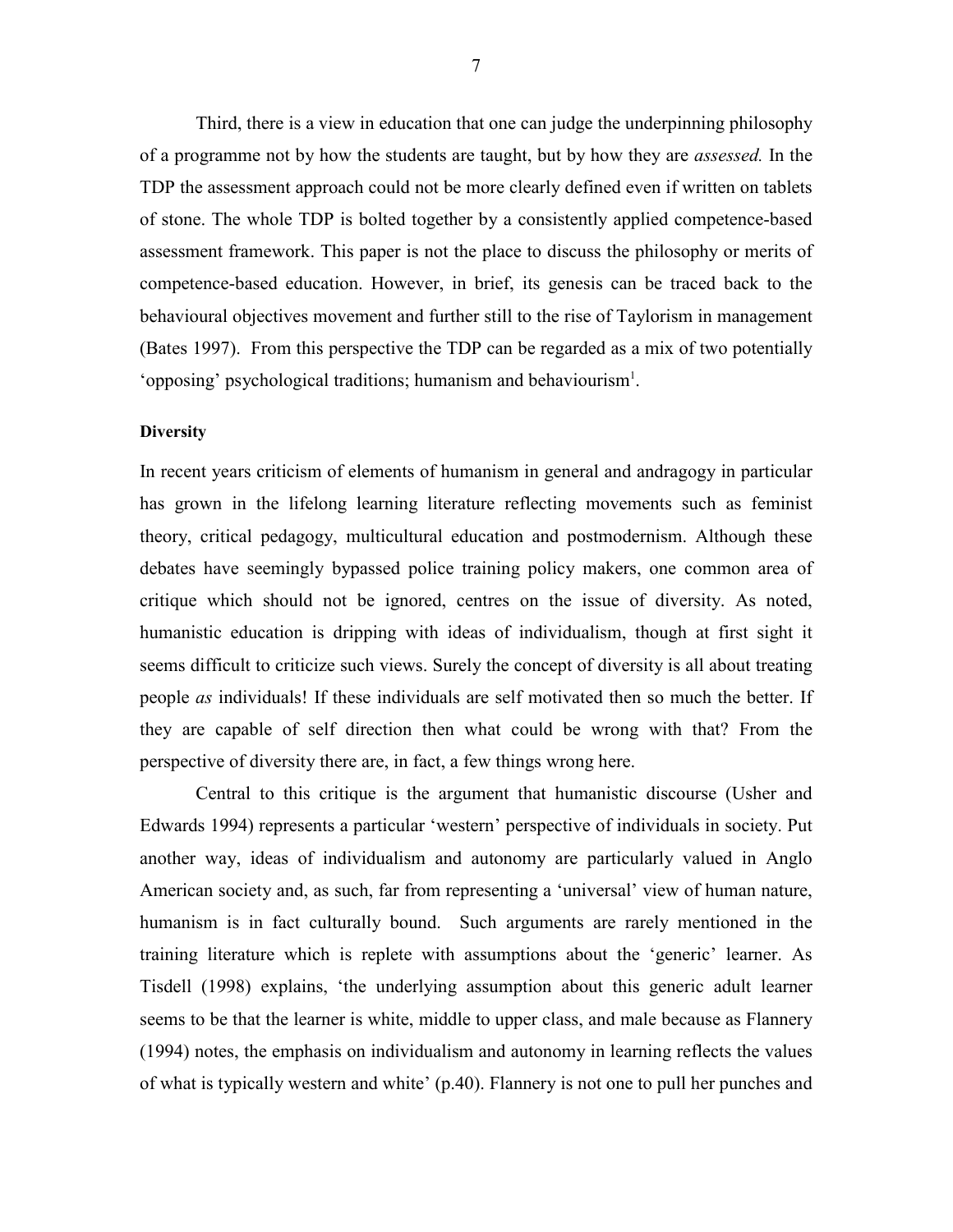accuses mainstream adult education of supporting 'racism and sexism'. In *Changing Dominant Understandings of Adults as Learners* (1994) Flannery explains how Maslow's theory of human motivation was based predominantly on studies of males; where male characteristic and values became 'the norm'. According to Flannery 'at one point, Maslow acknowledged that self-actualization was not a characteristic of women. However, he encouraged women to reach for their feminine fulfilments, and then if they could manage, to reach further for self-actualization' (p.21).

Malcolm Knowles' theory of andragogy is wide open to similar critique. In *Andragogy and Foreign Born Learners* (2003*),* Lee explains how Knowles drew his assumptions about adult learners from a specific, (white male, educated and middle class) section of the American population in the 1960's and 70's. As Lee reminds us ' what has been left out from his theoretical framework are women, people of colour, working-class adults, adult immigrant learners, and other marginalized groups whose experiences are often ignored in adult learning settings' (p.12).

Finally, andragogy has also been charged with theorising a 'de-contextualised' account of the adult learning process. In other words, adults are assumed to be self motivated, self directed individuals who function in the learning settings *apart* from the constraints and impediments of their individual circumstances. As Pratt (1993) argues, 'we are presented with a portrait of adult learners largely separate from their cultural and historical contexts, capable of controlling and directing their learning and expected to develop according to their own idiosyncratic paths or potential' (p.17).

#### **Conclusion**

In recent years diversity has been a subject of much interest and concern in British Policing. In seeking to address diversity issues the police service has placed a lot of its eggs in the training basket. As the service strives to meet its targets for the recruitment of a more diverse workforce (Home Office 2001) it becomes increasingly important that such training is inclusive. This paper has shown that police training in Britain is influenced by a prescriptive and specific set of learning theories which stem from the Centrex TDP; a programme which aims to 'promote diversity' as its first objective. However, learning theories are *not* neutral from a diversity perspective, but usually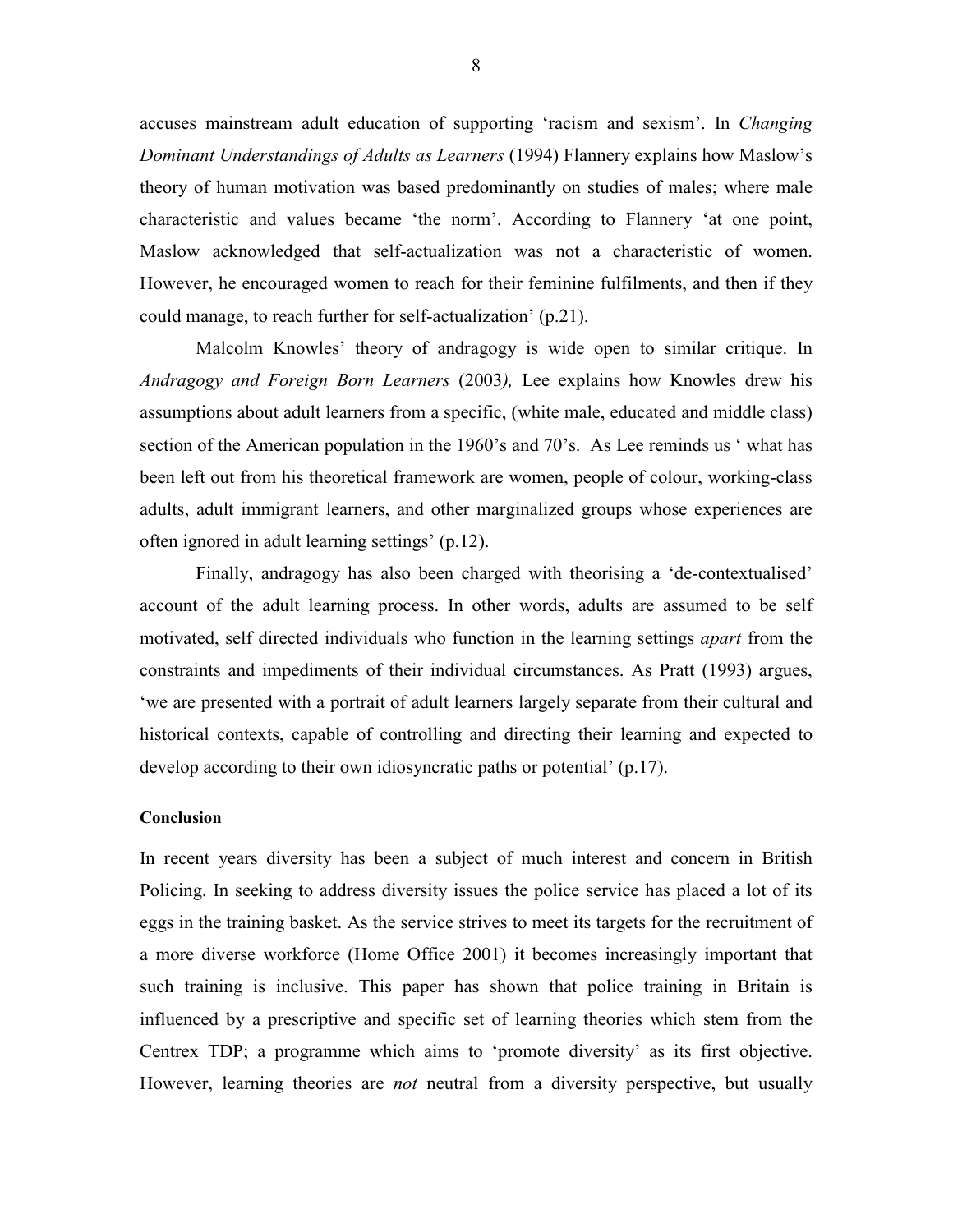reflect culturally specific beliefs and assumptions about adults as learners. Models of learning on this programme are culturally bound and can be criticised for their lack of attention to diversity. Further research and work is needed to develop a more inclusive underpinning methodology for police training.

The views expressed in this paper are entirely those of the author. All correspondence please to Richard Heslop, Email: r.heslop@tiscali.co.uk

#### **Notes**

## **Bibliography**

Association of Chief Police Officers (2000) *Policing Diversity Strategy*, ACPO.

Atherton J (2003) Knowles Andragogy, Internet resource at http://www.dmu.ac.uk/~jamesa/learning/knowlesa.htm (current at 2-4-05).

Bateman G C (1989) The Police Trainers Course-its psychology-methodology-technology. Unpublished M.E.d Thesis, University of East Anglia: England.

Bates I (1997) *The Competence and Outcomes Movement: The Landscape of Research 1986- 1996*, Post 14 Research Group Paper, School of Education, University of Leeds.

Birzer M L (2003) The theory of andragogy applied to police training. *Policing: An International Journal of Police Strategies and Management,* 26**,** 29-42.

Commission for Racial Equality (2005) *The Police Service in England and Wales: Final report of a formal investigation by the Commission for Racial Equality*, CRE, England.

Elias J L & Merriam S B (1995) *Philosophical Foundations of Adult Education,* Florida, Krieger.

Flannery D (1994) Changing Dominant Understandings of Adults as Learners. In Hayes, E.  $\&$ Colin, S., A, J, III. (Eds.) *New Directions for Adult and Continuing Education, No.61.* San Francisco, Jossey-Bass.

<sup>&</sup>lt;sup>1</sup> Tennant (1997) has made the same point in relation to andragogy, arguing that Knowles draws from both humanistic and behaviouristic traditions, making his own theoretical perspective somewhat incompatible.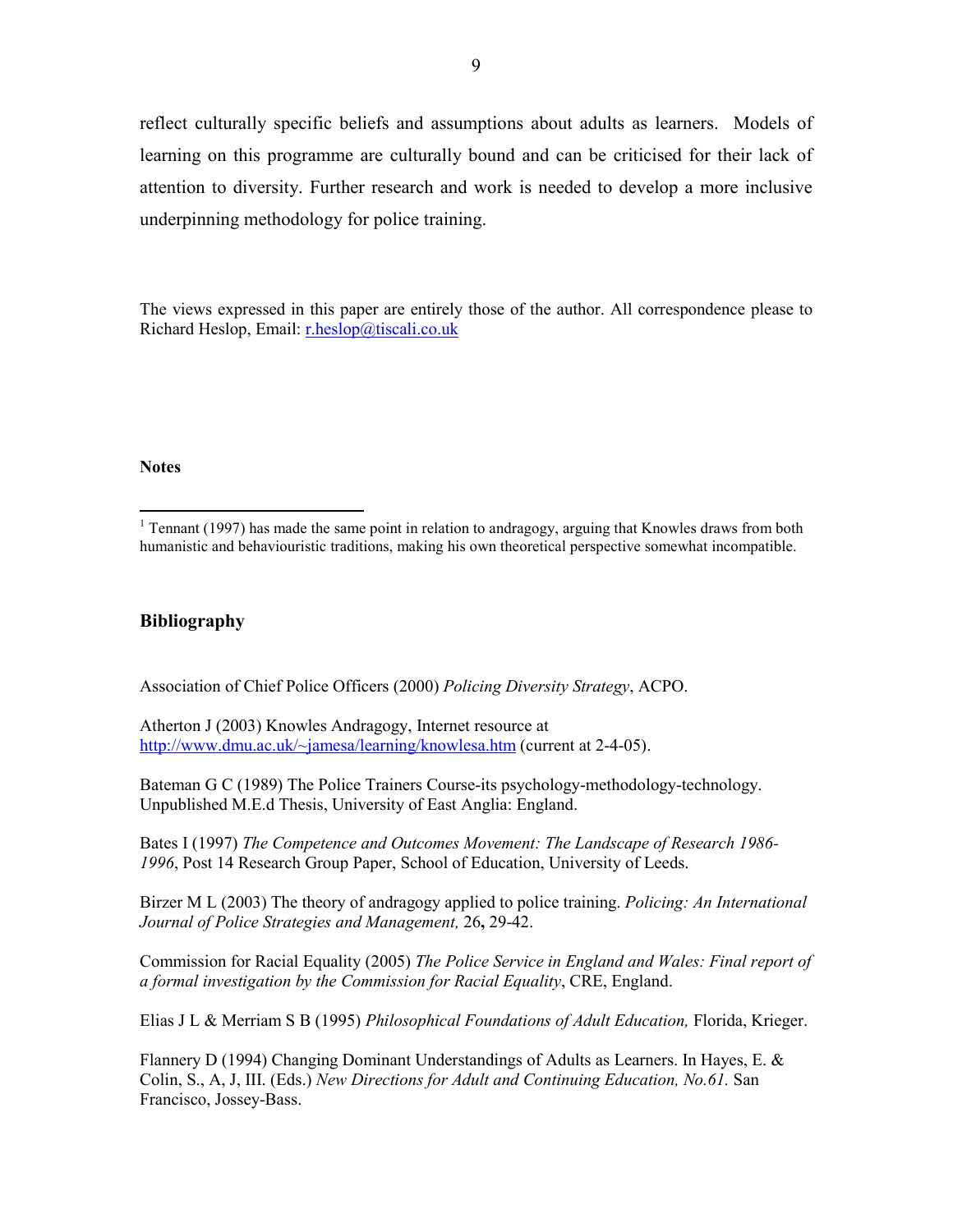Her Majesty's Inspectorate of Constabulary (1993) *Equal Opportunities in the Police Service*, London, Home Office.

--- (1996) *Developing Diversity in the Police Service*, London, Home Office.

--- (1997) *Winning the Race: Policing Plural Communities*, London, Home Office.

--- (1999) *Winning the Race: Policing Plural Communities (Revisited),* London,

--- (2002) *Diversity Matters,* London, Home Office.

Home Office (2001) *Race Equality: The Home Secretary's Employment Targets,* London, Home Office.

Knowles M S (1970) *The modern practice of adult education: andragogy versus pedagogy,* New York, Association P.

--- (1975) *Self-directed learning: a guide for learners and teachers,* Englewood Cliffs; London, Cambridge Adult Education.

--- (1984) *Andragogy in action,* San Francisco, Jossey-Bass.

Lee M (2003) A Critical Analysis of Andragogy: The Perspective of Foreign Born Learners. *Adult Learning Theory: A Primer, Information series No.392.* Ohio, Centre on Education and Training for Employment.

Macpherson W, (Sir) (1999) *The Stephen Lawrence Inquiry,* London, The Stationary Office.

Marenin O (2004) Police Training for Democracy. *Police Practice and Research,* 5**,** 107-123.

Maslow a H & Frager R (1987) *Motivation and personality,* New York; London, Harper & Row.

Merriam S B & Caffarella R S (1999) *Learning in adulthood: a comprehensive guide,* San Francisco, Jossey-Bass Publishers.

Morris W (Sir) (2004) *The Report of the Morris Enquiry: The Case for Change, People in the Metropolitan Police Service,* London, MPA.

Pearson E M & Podeschi R L (1999) Humanism and Individualism: Maslow and his Critics. *Adult Education Quarterly,* 1**,** 41-55.

Policing and Reducing Crime Unit (2000) *Policing Diversity: Lessons from Lambeth,* London, Home Office.

Pratt D D (1993) Andragogy after Twenty-Five Years. In Merriam, S. B. (Ed.) *An update on*  Adult Learning Theory. New Directions for Adult and Continuing Education. No. 57. San Francisco, Jossey Bass.